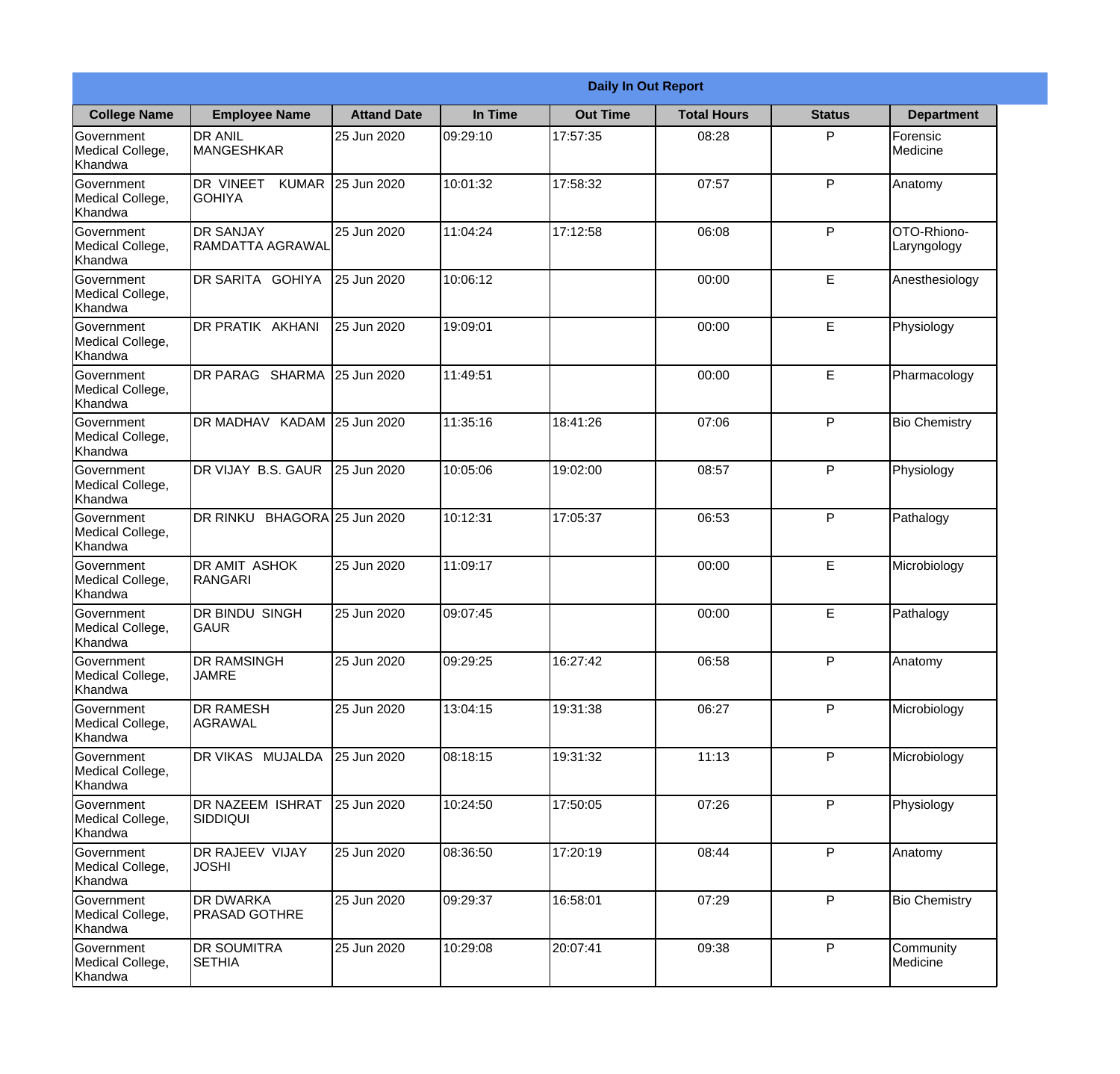| <b>Designation</b>                  | <b>Category</b>     |
|-------------------------------------|---------------------|
| Assistant Professor                 | Para Clinical       |
| Professor                           | Non Clinical        |
| Professor                           | Clinical            |
| Professor                           | Clinical            |
| <b>Assistant Professor</b>          | Non Clinical        |
| Professor                           | Para Clinical       |
| Assistant Professor   Non Clinical  |                     |
| Associate Professor Non Clinical    |                     |
| Assistant Professor   Para Clinical |                     |
| Professor                           | Para Clinical       |
| Associate Professor Para Clinical   |                     |
| Demonstrator/Tutor   Non Clinical   |                     |
| Assistant Professor   Para Clinical |                     |
| Demonstrator/Tutor   Para Clinical  |                     |
| Professor                           | <b>Non Clinical</b> |
| <b>Assistant Professor</b>          | Non Clinical        |
| Demonstrator/Tutor   Non Clinical   |                     |
| Assistant Professor   Para Clinical |                     |

## **Daily In Out Report**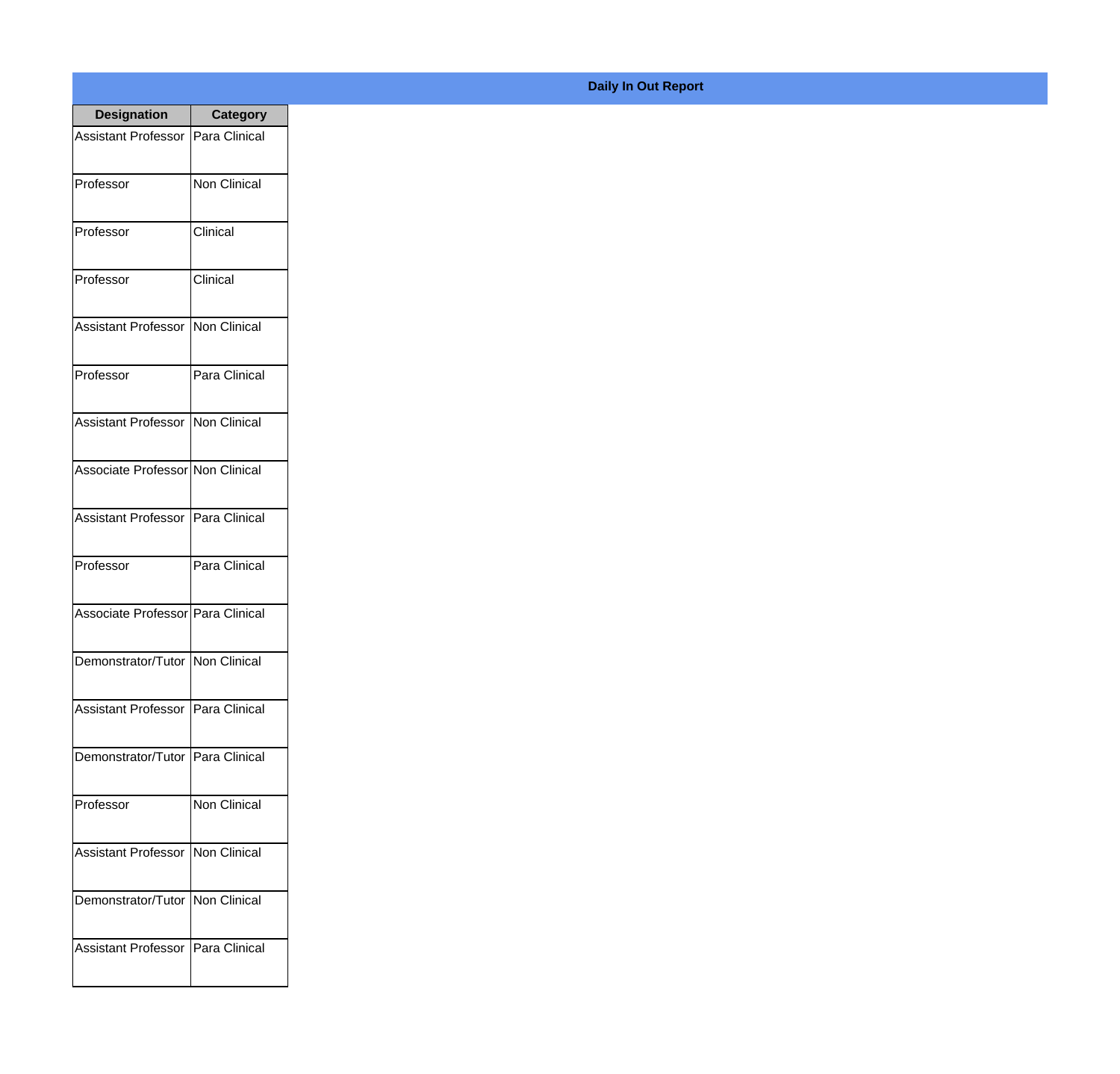|                                                  |                                                       |             |          |          | <b>Daily In Out Report</b> |              |                                           |
|--------------------------------------------------|-------------------------------------------------------|-------------|----------|----------|----------------------------|--------------|-------------------------------------------|
| Government<br>Medical College,<br>Khandwa        | DR RASHMI YADAV                                       | 25 Jun 2020 | 09:41:14 |          | 00:00                      | E            | Community<br>Medicine                     |
| <b>Government</b><br>Medical College,<br>Khandwa | DR LEENA PARIHAR                                      | 25 Jun 2020 | 11:32:26 |          | 00:00                      | E            | Community<br>Medicine                     |
| <b>Government</b><br>Medical College,<br>Khandwa | <b>MR PIYUSH KUMAR</b><br><b>MISHRA</b>               | 25 Jun 2020 | 11:08:17 | 19:18:39 | 08:10                      | P            | Community<br>Medicine                     |
| <b>Government</b><br>Medical College,<br>Khandwa | DR SACHIN PARMAR 25 Jun 2020                          |             | 09:36:04 | 20:18:18 | 10:42                      | P            | Community<br>Medicine                     |
| Government<br>Medical College,<br>Khandwa        | DR PRAMILA VERMA 25 Jun 2020                          |             | 12:40:28 | 13:14:59 | 00:34                      | P            | Paediatrics                               |
| <b>Government</b><br>Medical College,<br>Khandwa | <b>DR DURGESH</b><br><b>SONARE</b>                    | 25 Jun 2020 | 10:01:16 | 17:38:23 | 07:37                      | $\mathsf{P}$ | Dermatology, Ven<br>ereology &<br>Leprosy |
| Government<br>Medical College,<br>Khandwa        | <b>DR MANOJ BALKE</b>                                 | 25 Jun 2020 | 09:34:51 |          | 00:00                      | E            | Ophthalmology                             |
| Government<br>Medical College,<br>Khandwa        | <b>DR RAKESH KUMAR</b><br><b>SHIVHARE</b>             | 25 Jun 2020 | 09:07:53 | 16:09:12 | 07:02                      | P            | Microbiology                              |
| <b>Government</b><br>Medical College,<br>Khandwa | <b>DR SIDDHARTH</b><br><b>BANODE</b>                  | 25 Jun 2020 | 09:06:12 | 16:51:12 | 07:45                      | $\mathsf{P}$ | Pharmacology                              |
| <b>Government</b><br>Medical College,<br>Khandwa | <b>DR CHANDNI</b><br>KAROLE                           | 25 Jun 2020 | 09:42:58 | 13:19:14 | 03:37                      | P            | Ophthalmology                             |
| Government<br>Medical College,<br>Khandwa        | DR PRIYA KAPOOR<br>KAPOOR                             | 25 Jun 2020 | 10:10:32 | 16:31:38 | 06:21                      | P            | Pathalogy                                 |
| Government<br>Medical College,<br>Khandwa        | <b>DR SAPNA</b><br><b>MAHESHRAM</b>                   | 25 Jun 2020 | 10:52:06 | 18:09:59 | 07:17                      | P            | Community<br>Medicine                     |
| Government<br>Medical College,<br>Khandwa        | <b>DR SEEMA</b><br><b>SUDHAKARRAO</b><br><b>SUTAY</b> | 25 Jun 2020 | 10:39:28 | 17:52:36 | 07:13                      | $\mathsf{P}$ | Forensic<br>Medicine                      |
| Government<br>Medical College,<br>Khandwa        | <b>DR AJAY</b><br>NARWARIYA                           | 25 Jun 2020 | 09:44:48 | 19:32:08 | 09:48                      | P            | Microbiology                              |
| Government<br>Medical College,<br>Khandwa        | DR RAKESH SINGH<br><b>HAZARI</b>                      | 25 Jun 2020 | 16:55:01 |          | 00:00                      | E            | Pathalogy                                 |
| Government<br>Medical College,<br>Khandwa        | <b>DR ANANT</b><br><b>TUKARAM PAWAR</b>               | 25 Jun 2020 | 11:01:24 | 20:18:08 | 09:17                      | P            | Community<br>Medicine                     |
| Government<br>Medical College,<br>Khandwa        | DR SHAIKH M.KHALIQ 25 Jun 2020                        |             | 10:22:57 |          | 00:00                      | E            | <b>Bio Chemistry</b>                      |
| Government<br>Medical College,<br>Khandwa        | <b>DR MAHENDRA</b><br><b>PANWAR</b>                   | 25 Jun 2020 | 09:44:27 |          | 00:00                      | E            | Orthopaedics                              |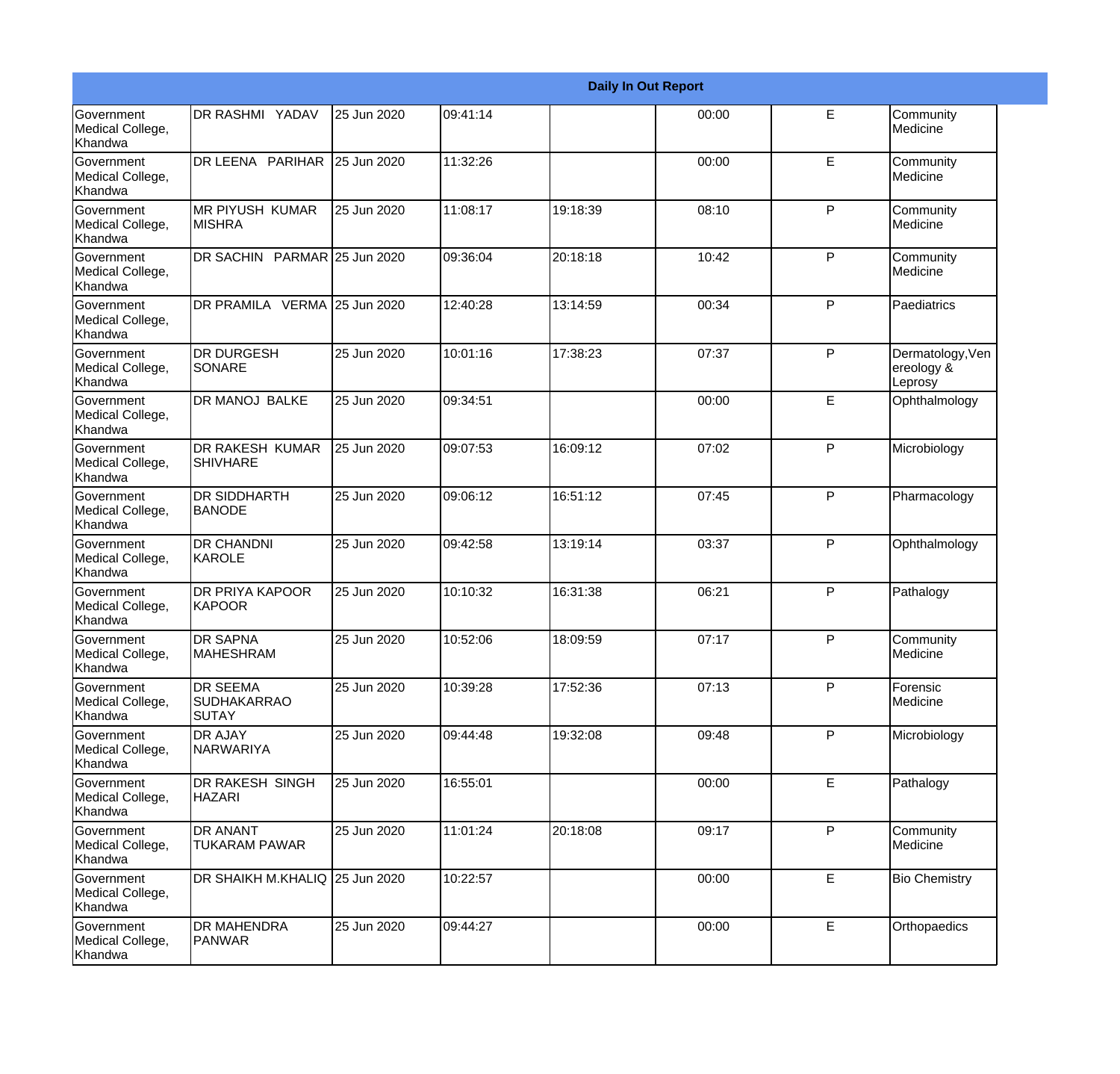| Assistant Professor Para Clinical |                 |
|-----------------------------------|-----------------|
| Assistant Professor Para Clinical |                 |
|                                   |                 |
| Statistician                      | Para Clinical   |
| Assistant Professor Para Clinical |                 |
| Professor                         | Clinical        |
|                                   |                 |
| Assistant Professor Clinical      |                 |
| Assistant Professor Clinical      |                 |
| Demonstrator/Tutor Para Clinical  |                 |
| Associate Professor Para Clinical |                 |
|                                   |                 |
| Assistant Professor Clinical      |                 |
| Demonstrator/Tutor Para Clinical  |                 |
| Associate Professor Para Clinical |                 |
| Professor                         | Para Clinical   |
|                                   |                 |
| Demonstrator/Tutor Para Clinical  |                 |
| Professor                         | Para Clinical   |
| Professor                         | Para Clinical   |
| Professor                         | Non Clinical    |
|                                   |                 |
| Assistant Professor               | <b>Clinical</b> |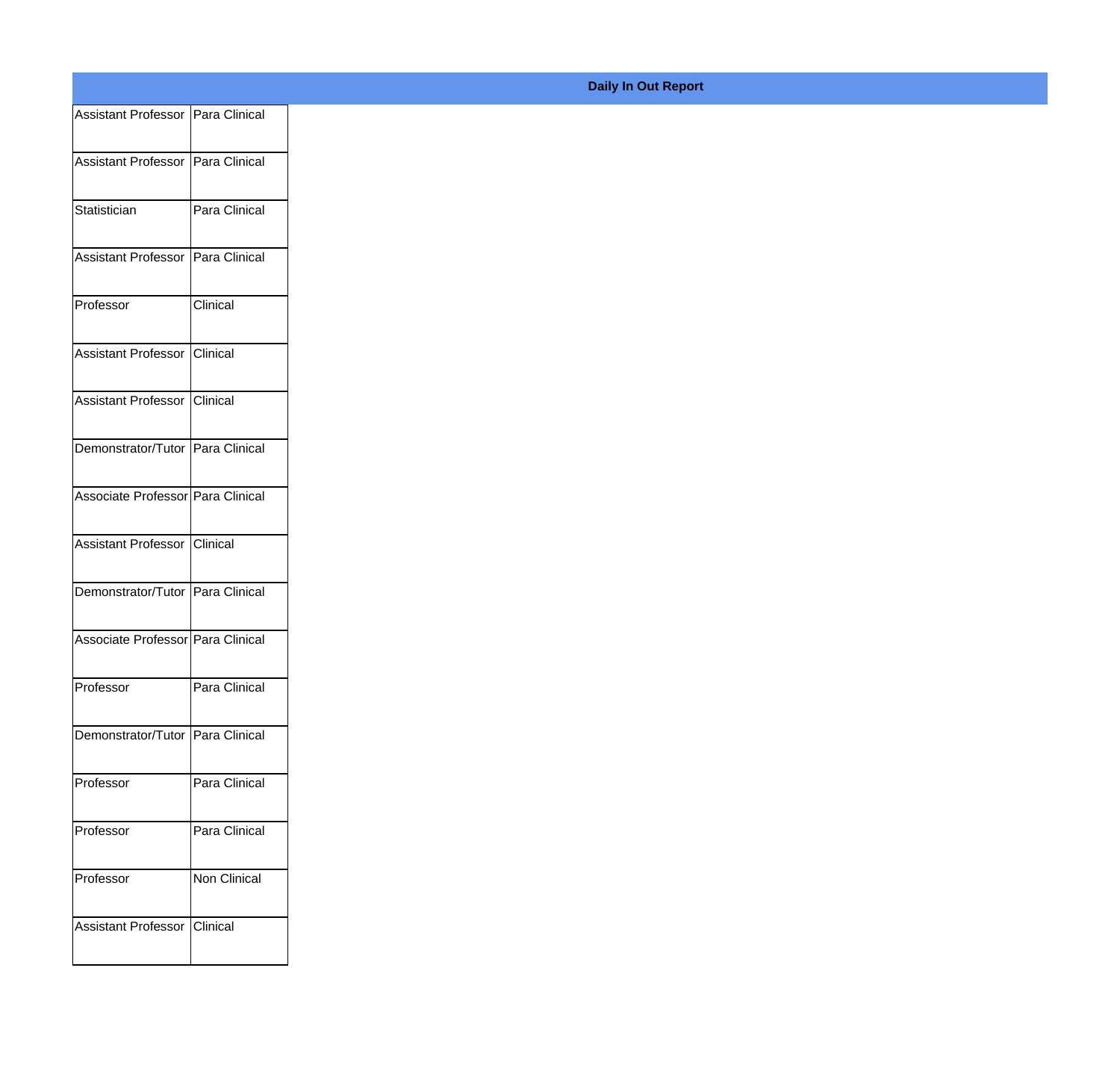|                                                  |                                              |             |          |          | <b>Daily In Out Report</b> |    |                             |
|--------------------------------------------------|----------------------------------------------|-------------|----------|----------|----------------------------|----|-----------------------------|
| <b>Government</b><br>Medical College,<br>Khandwa | DR AJAY GANGJI                               | 25 Jun 2020 | 11:43:49 |          | 00:00                      | E  | <b>General Surgery</b>      |
| Government<br>Medical College,<br>Khandwa        | <b>DR RANJEET</b><br><b>BADOLE</b>           | 25 Jun 2020 | 16:54:16 | 16:54:44 | 00:00                      | AB | <b>General Medicine</b>     |
| Government<br>Medical College,<br>Khandwa        | <b>DR ASHOK</b><br><b>BHAUSAHEB NAJAN</b>    | 25 Jun 2020 | 10:25:21 | 17:34:56 | 07:09                      | P  | Forensic<br>Medicine        |
| <b>Government</b><br>Medical College,<br>Khandwa | <b>DR PRIYESH</b><br><b>MARSKOLE</b>         | 25 Jun 2020 | 17:55:42 |          | 00:00                      | E  | Community<br>Medicine       |
| Government<br>Medical College,<br>Khandwa        | <b>DR SANGEETA</b><br><b>CHINCHOLE</b>       | 25 Jun 2020 | 10:47:57 |          | 00:00                      | E  | Physiology                  |
| Government<br>Medical College,<br>Khandwa        | DR NEERAJ KUMAR                              | 25 Jun 2020 | 09:04:00 | 17:54:31 | 08:50                      | P  | Dentisry                    |
| Government<br>Medical College,<br>Khandwa        | DR VIJAY NAYAK                               | 25 Jun 2020 | 11:13:15 | 17:20:08 | 06:07                      | P  | Anatomy                     |
| Government<br>Medical College,<br>Khandwa        | DR SUNIL BAJOLIYA                            | 25 Jun 2020 | 10:37:32 |          | 00:00                      | E  | OTO-Rhiono-<br>Laryngology  |
| Government<br>Medical College,<br>Khandwa        | <b>DR NISHA MANDLOI</b><br><b>PANWAR</b>     | 25 Jun 2020 | 09:44:56 |          | 00:00                      | E  | Obstetrics &<br>Gynaecology |
| Government<br>Medical College,<br>Khandwa        | DR JITENDRA<br><b>AHIRWAR</b>                | 25 Jun 2020 | 17:07:33 | 17:07:47 | 00:02                      | P  | Pathalogy                   |
| <b>Government</b><br>Medical College,<br>Khandwa | <b>DR JITENDRA</b><br><b>AHIRWAR</b>         | 25 Jun 2020 | 17:09:14 | 17:11:11 | 00:02                      | P  | Pathalogy                   |
| <b>Government</b><br>Medical College,<br>Khandwa | <b>DR MUKTESHWARI</b><br>IGUPTA              | 25 Jun 2020 | 11:03:53 | 17:43:31 | 06:40                      | P  | Pharmacology                |
| Government<br>Medical College,<br>Khandwa        | <b>DR SHAILENDRA</b><br><b>SINGH CHOUHAN</b> | 25 Jun 2020 | 10:36:21 |          | 00:00                      | E  | Orthopaedics                |